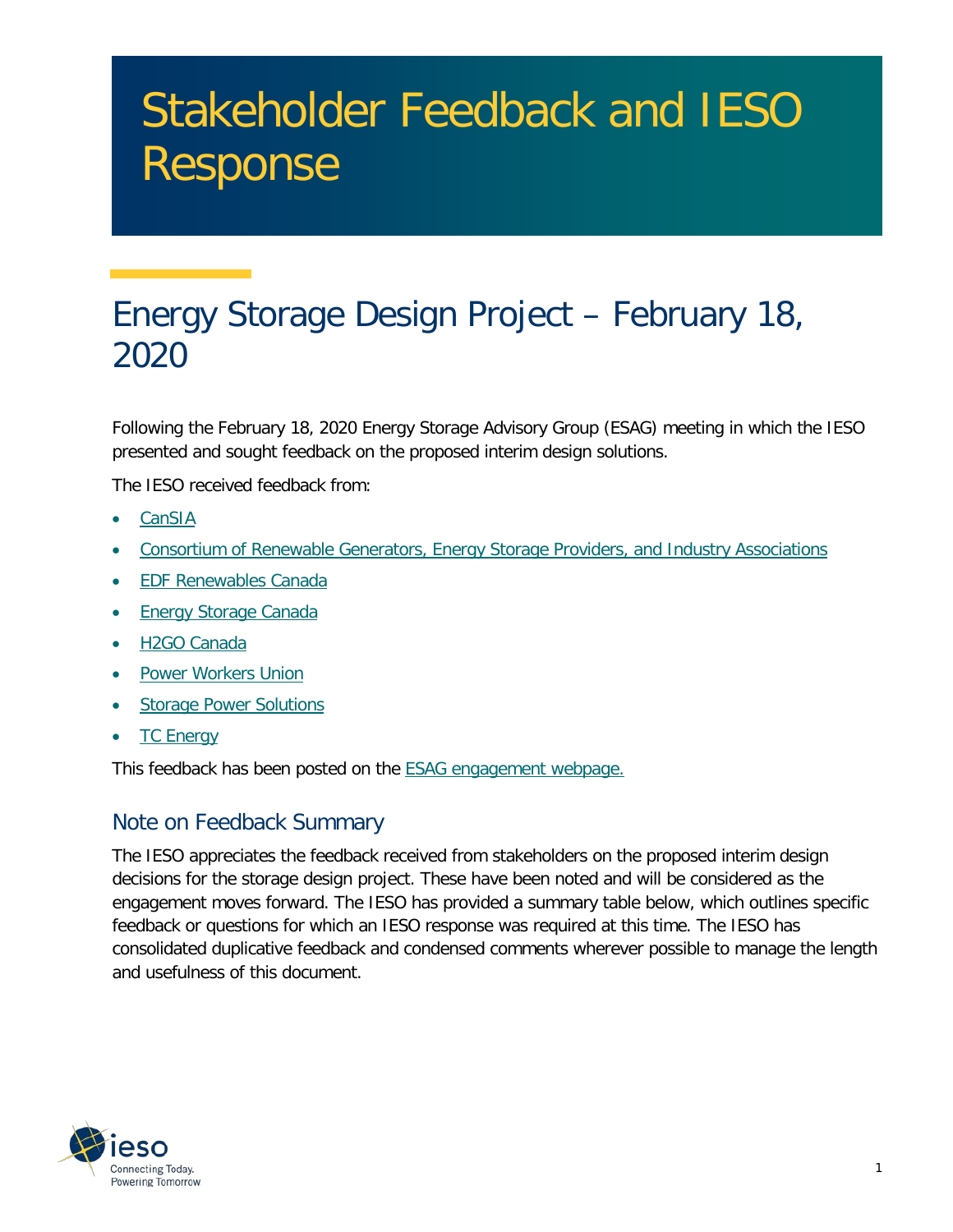# Stakeholder comments and IESO responses

# **Design Feature Self-Scheduling 1**

Maintain current capacity limit of 10 MW for Self-scheduling energy storage resources (ESRs) in the real-time energy market.

| Feedback                                                                                                                                                                                                                                                                                  | <b>IESO Response</b>                                                                                                                                                                                                                              |
|-------------------------------------------------------------------------------------------------------------------------------------------------------------------------------------------------------------------------------------------------------------------------------------------|---------------------------------------------------------------------------------------------------------------------------------------------------------------------------------------------------------------------------------------------------|
| A number of stakeholders suggested that the 'Design                                                                                                                                                                                                                                       | The IESO appreciates the well-reasoned                                                                                                                                                                                                            |
| Feature Self-Scheduling 1' should remove the option for                                                                                                                                                                                                                                   | feedback provided in relation to self-                                                                                                                                                                                                            |
| self-scheduling of energy storage facilities and instead                                                                                                                                                                                                                                  | scheduling for storage resources. In a future                                                                                                                                                                                                     |
| mandate that all energy storage facilities be                                                                                                                                                                                                                                             | with an increasing volume of small and                                                                                                                                                                                                            |
| dispatchable resources, except those offering regulation                                                                                                                                                                                                                                  | responsive resources, the existing                                                                                                                                                                                                                |
| services in the interim period. Stakeholders indicated                                                                                                                                                                                                                                    | framework for self-scheduling resources                                                                                                                                                                                                           |
| that this approach supports the Market Renewal                                                                                                                                                                                                                                            | may need to be revisited.                                                                                                                                                                                                                         |
| Program (MRP) design principles: efficiency (i.e., better                                                                                                                                                                                                                                 | For the purpose of the interim Storage                                                                                                                                                                                                            |
| dispatch instructions), competition (i.e., more                                                                                                                                                                                                                                           | Design Project (SDP) design, and noting the                                                                                                                                                                                                       |
| participants in the IESO-Administered Markets (IAM)),                                                                                                                                                                                                                                     | range of stakeholder perspectives received,                                                                                                                                                                                                       |
| implementability (i.e., does not require unique                                                                                                                                                                                                                                           | the IESO continues to believe it is                                                                                                                                                                                                               |
| treatment for ESRs), certainty, & transparency (i.e.,                                                                                                                                                                                                                                     | appropriate to allow storage facilities to                                                                                                                                                                                                        |
| energy storage facilities participation is clear).                                                                                                                                                                                                                                        | register as self-scheduling and to apply the                                                                                                                                                                                                      |
| One stakeholder suggested that the self-scheduling<br>threshold of 10 MW should be increased in the long-<br>term design and another stakeholder suggested that if<br>the 10 MW threshold is revisited, it should be done for a<br>broad set of technologies not just for energy storage. | existing 10 MW threshold to energy storage.<br>This approach offers consistent treatment<br>for storage resources relative to generators,<br>providing storage resources with an equal<br>opportunity to compete in today's wholesale<br>markets. |

 stakeholders in this design question, the IESO believes it may be appropriate to threshold for all resources in the future. In line with the interest demonstrated by further explore the 10 MW self-scheduling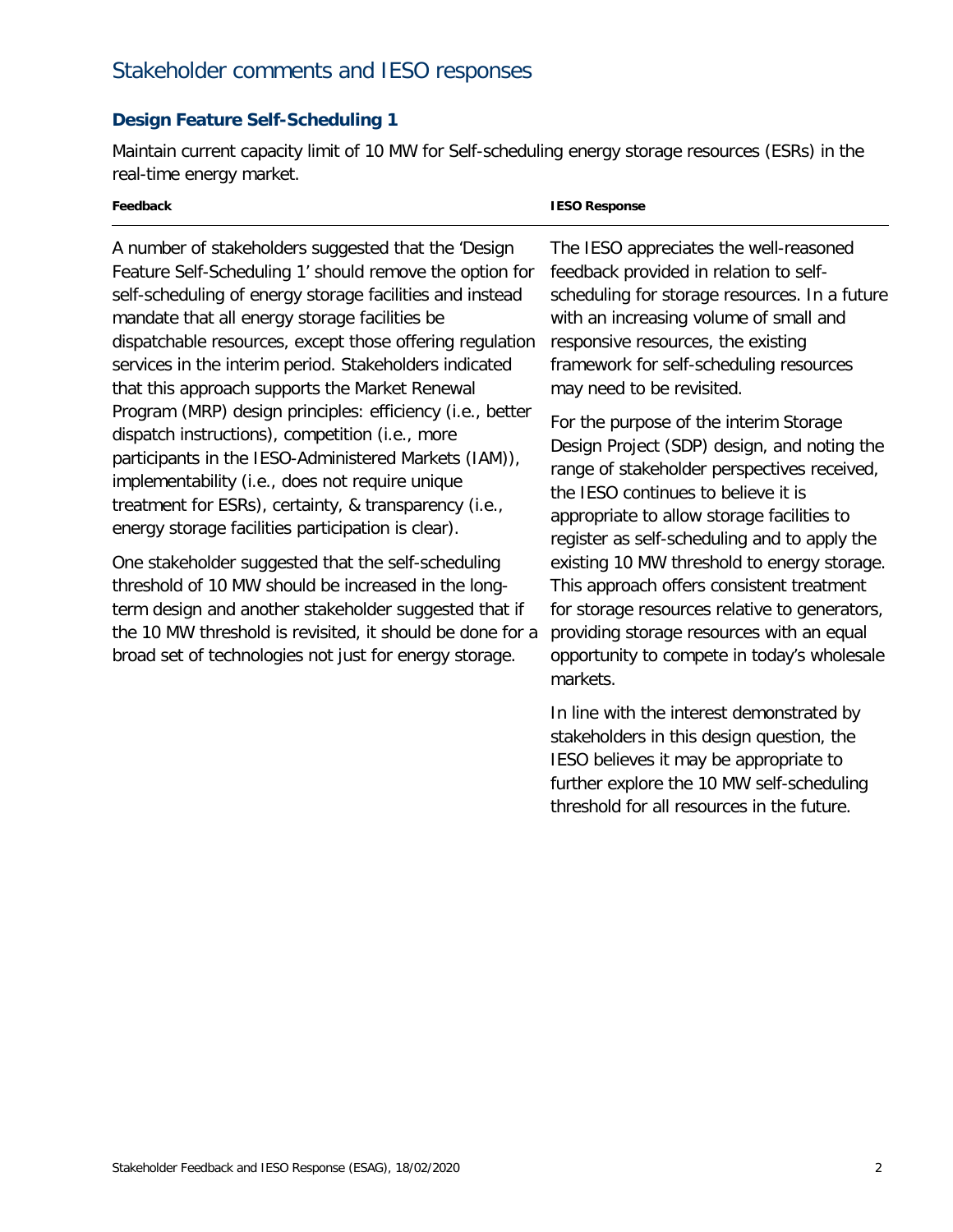# **Design Feature Self-Scheduling 2**

Raise current capacity limit of 10 MW for Self-scheduling ESRs providing regulation service only.

| Feedback                                                                                                                                                                                                                                   | <b>IESO Response</b>                                                                                                                                                                                                                                                                                                                                                                                                                              |
|--------------------------------------------------------------------------------------------------------------------------------------------------------------------------------------------------------------------------------------------|---------------------------------------------------------------------------------------------------------------------------------------------------------------------------------------------------------------------------------------------------------------------------------------------------------------------------------------------------------------------------------------------------------------------------------------------------|
| Given the restrictions of the Automatic Generation<br>Control (AGC) tool, stakeholders support the proposed<br>design feature but recommend that once the AGC tool<br>has been upgraded, that the self-scheduling option be<br>eliminated. | The IESO agrees that once the required tool<br>changes are made, storage resources will be<br>required to be dispatchable (not self-<br>scheduling) in order to provide regulation<br>service.                                                                                                                                                                                                                                                    |
| Stakeholders recommend that upgrades to the AGC tool<br>be prioritized and could be completed outside of the<br>tool upgrade scope under the MRP.                                                                                          | As part of the SDP, the IESO will provide<br>clarity on the tool changes required to allow<br>a storage facility to both provide regulation<br>service and participate in the energy market<br>and will also provide clarity on when the<br>changes will be implemented. A substantial<br>part of this work will be undertaken through<br>the existing EMS SCADA Upgrade project,<br>which is targeting a nominal completion<br>date in Q1, 2022. |

# **Design Feature Facility Registration 1**

Registration of self-scheduling energy storage facilities providing regulation service only.

| Feedback                                                                                                                                                                                                 | <b>IESO Response</b>                                                                                                                                                                                          |
|----------------------------------------------------------------------------------------------------------------------------------------------------------------------------------------------------------|---------------------------------------------------------------------------------------------------------------------------------------------------------------------------------------------------------------|
| Given the restrictions of the AGC tool, stakeholders<br>support the proposed design feature but recommend<br>that once the AGC tool has been upgraded, that the<br>self-scheduling option be eliminated. | As noted above, the IESO agrees that once<br>the required tool changes are made, storage<br>resources will be required to be dispatchable<br>(not self-scheduling) in order to provide<br>regulation service. |

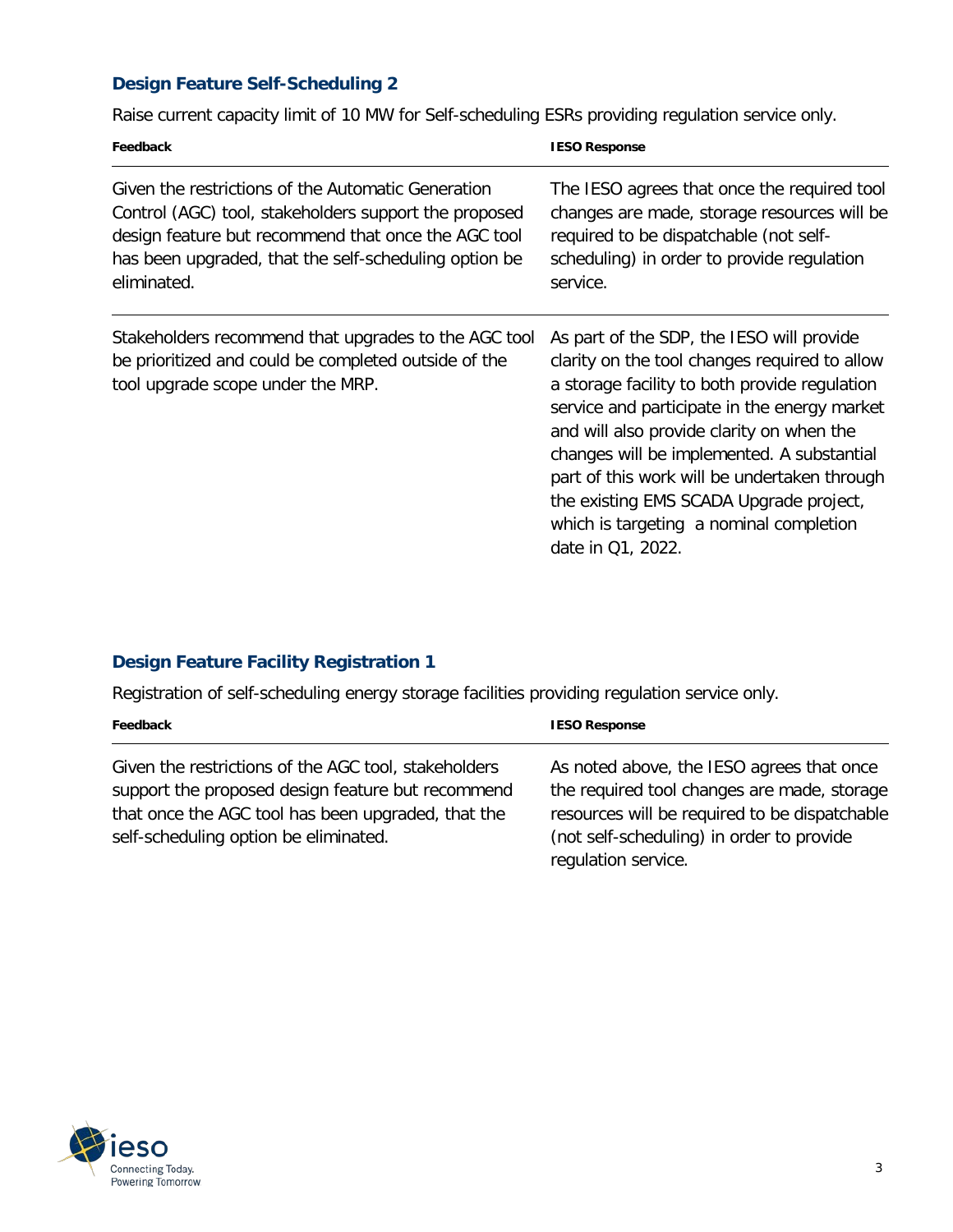## **Design Feature Facility Registration 2**

Registration of self-scheduling energy storage facilities in the real-time energy market.

| Feedback | <b>IESO Response</b> |
|----------|----------------------|
|          |                      |

 As noted in Design Feature Self-Scheduling 1, a range of stakeholder perspectives were received in relation to self-scheduling storage resources. A number of stakeholders commented that self-scheduling storage resources should not be allowed, one stakeholder commented that self-scheduling storage resources should be allowed and that the 10 MW threshold should be increased for the long-term design, and another stakeholder commented that self-scheduling storage resources should be allowed until such time as the self- scheduling registration model is revisited for all relevant resources.

 The IESO appreciates the well-reasoned feedback provided in relation to self- scheduling for storage resources. In a future with an increasing volume of small and responsive resources, the existing framework for self-scheduling resources may need to be revisited.

 For the purpose of the interim Storage range of stakeholder perspectives received, the IESO continues to believe it is appropriate to allow storage facilities to register as self-scheduling and to apply the existing 10 MW threshold to energy storage. for storage resources relative to generators, providing storage resources with an equal opportunity to compete in today's wholesale Design Project (SDP) design, and noting the This approach offers consistent treatment markets.

 stakeholders in this design question, the IESO believes it may be appropriate to threshold for all resources in the future. In line with the interest demonstrated by further explore the 10 MW self-scheduling

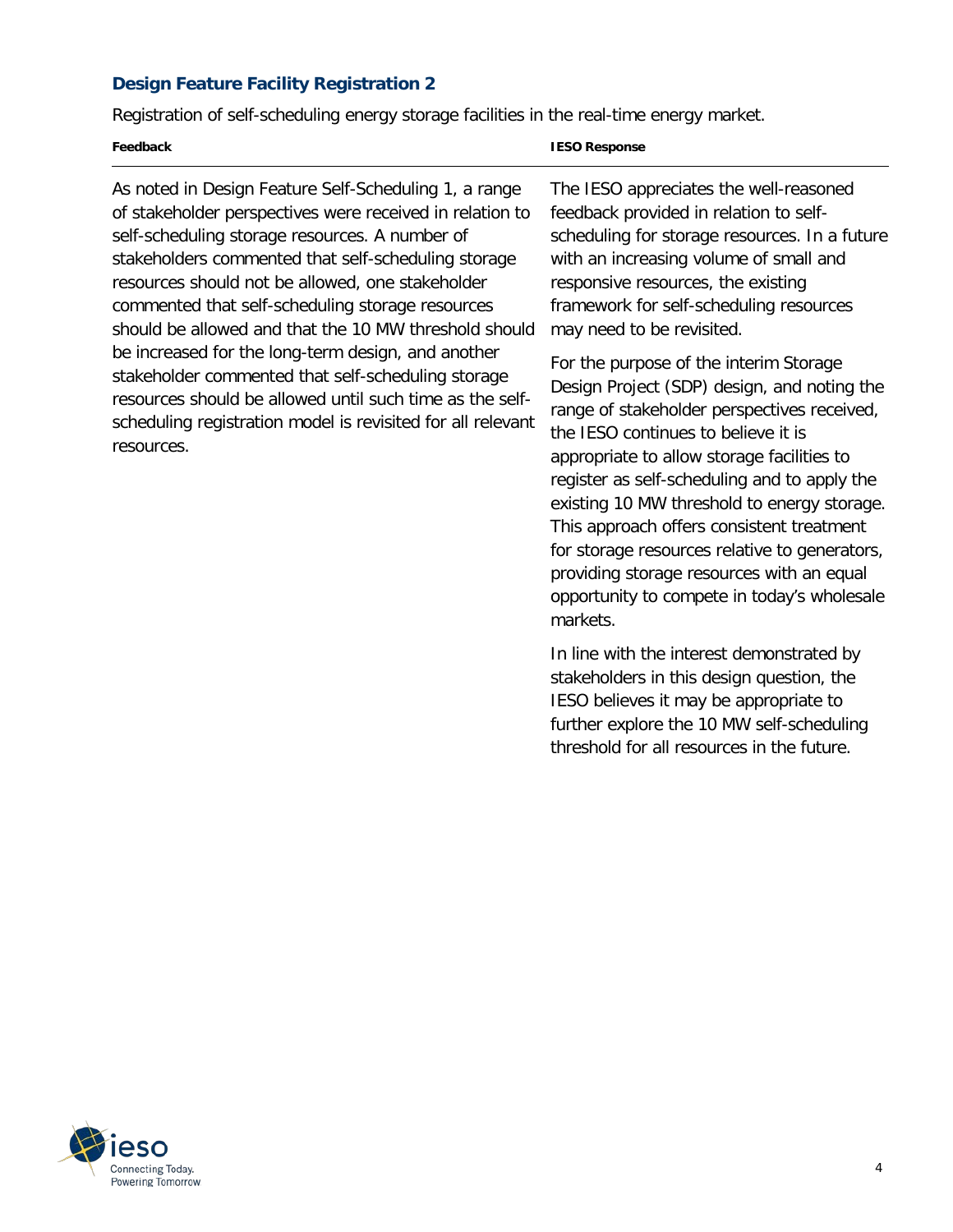# **Design Feature Facility Registration 3**

Registration of dispatchable energy storage facilities.

| Feedback                                                                                                                                                                                                                                                                                                                                                                                      | <b>IESO Response</b>                                                                                                                                                                                                                                                                                                                                                                                                                                                                                                                                                                                                                                                                                                                                                                                                                  |
|-----------------------------------------------------------------------------------------------------------------------------------------------------------------------------------------------------------------------------------------------------------------------------------------------------------------------------------------------------------------------------------------------|---------------------------------------------------------------------------------------------------------------------------------------------------------------------------------------------------------------------------------------------------------------------------------------------------------------------------------------------------------------------------------------------------------------------------------------------------------------------------------------------------------------------------------------------------------------------------------------------------------------------------------------------------------------------------------------------------------------------------------------------------------------------------------------------------------------------------------------|
| A stakeholder sought clarity regarding slide 43 of the<br>presentation. The stakeholder highlighted that the slide<br>states that a dispatchable energy storage facility in the<br>real time energy market will be registered as a "single,<br>self-scheduling generator resource and a single, non-<br>dispatchable load resource." and asked for the IESO to<br>confirm if this is correct. | The IESO notes that an error was made in<br>the presentation and regrets any confusion<br>that may have resulted from this error. As<br>reflected in the interim design document, a<br>dispatchable energy storage facility in the<br>real time energy market will be registered as<br>a single, dispatchable generator resource<br>and a single, dispatchable load resource.<br>The IESO has corrected and re-posted the<br>presentation for the February 18, ESAG<br>meeting.                                                                                                                                                                                                                                                                                                                                                       |
| A stakeholder suggested that there may be benefits to<br>have the ability for a storage facility to be dispatchable<br>as a generator and non-dispatchable as a load and asks<br>if the IESO is open to looking at this.                                                                                                                                                                      | The IESO does not support a registration<br>model for energy storage with a<br>dispatchable generator and non-<br>dispatchable load. The IESO believes it is of<br>high importance that a storage facility be<br>exposed to consistent prices signals on both<br>the generator and load sides of the facility.<br>A model with a dispatchable generator<br>resource and a non-dispatchable load<br>resource would result in the facility being<br>charged the Hourly Ontario Energy Price for<br>withdrawals and paid the 5-minute Market<br>Clearing Price for injections, which may<br>result in inefficient operational incentives for<br>the resource, and a possible gaming<br>opportunity for substantially-sized storage<br>facilities where the load side bid price is not<br>signaled to the rest of the electricity market. |

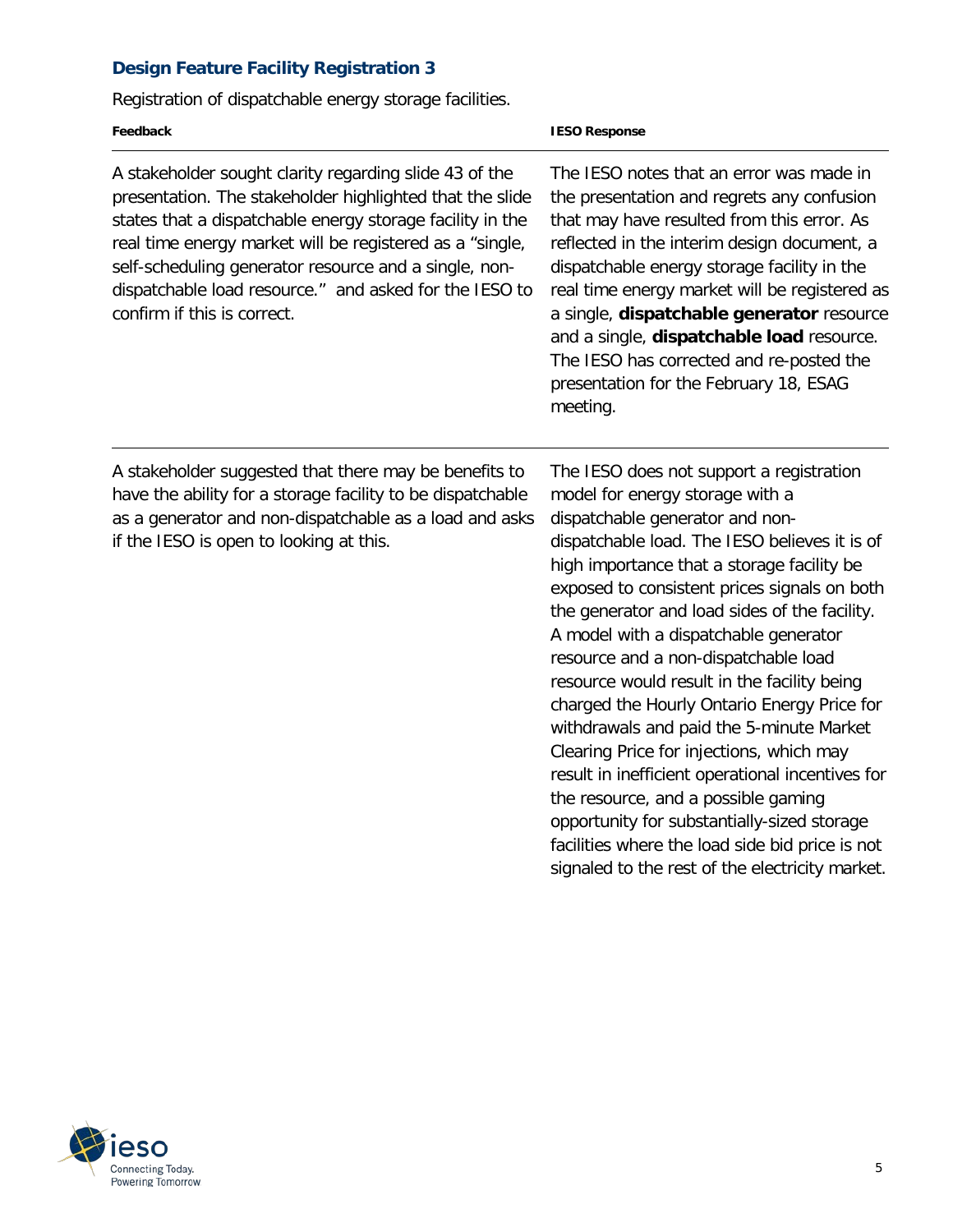# **Design Feature Day Ahead Commitment Process (DCAP)**

1 – DCAP data submission requirements for each class of interim energy storage participation.

#### **Feedback IESO Response**

 Stakeholders are unclear on how the data submission requirements in the DACP will be transferred to the Day-Ahead Market (DAM) in the MRP detailed design and are concerned that those energy storage facilities will not be properly accommodated in the new IAM market design. It was recommended that the IESO clearly articulates how the DAM design will integrate energy storage resources.

 As part of the SDP, the IESO will set out a IAMs on an enduring basis, once IESO tool upgrades to fully integrate ESRs are deployed. As part of the SDP, the IESO will also provide clarity on when the enduring energy storage design will be implemented. If the enduring design is implemented alongside MRP, then DAM participation will align with the vision set out in the long-term implemented after Market Renewal, the IESO will undertake additional design work to clarify how the interim design proposed through SDP will be adapted to the new markets introduced through MRP (until such time as the enduring design is vision for how storage will participate in the design. If the enduring vision is implemented).

 A stakeholder indicated that the approach aligns with DACP participation requirements for other resources but inquired as to how Operating Reserve (OR) offers will be managed. Should the market participant offer OR on both resources or only on one? And if only on one resource would it be on the generator or load?

 The IESO appreciates the request for clarification on OR offers in DACP. The IESO is proposing that OR offers for energy storage facilities in DACP will be optional as they are for other facilities. Storage facilities may provide OR offers from the load and/or generator resource in DACP. The IESO notes that the energy bids and offers from these facilities will result in an Availability to compete to provide OR in real-time. The IESO will update the interim design manuals to reflect this approach. Declaration Envelope that will enable them document and any applicable market

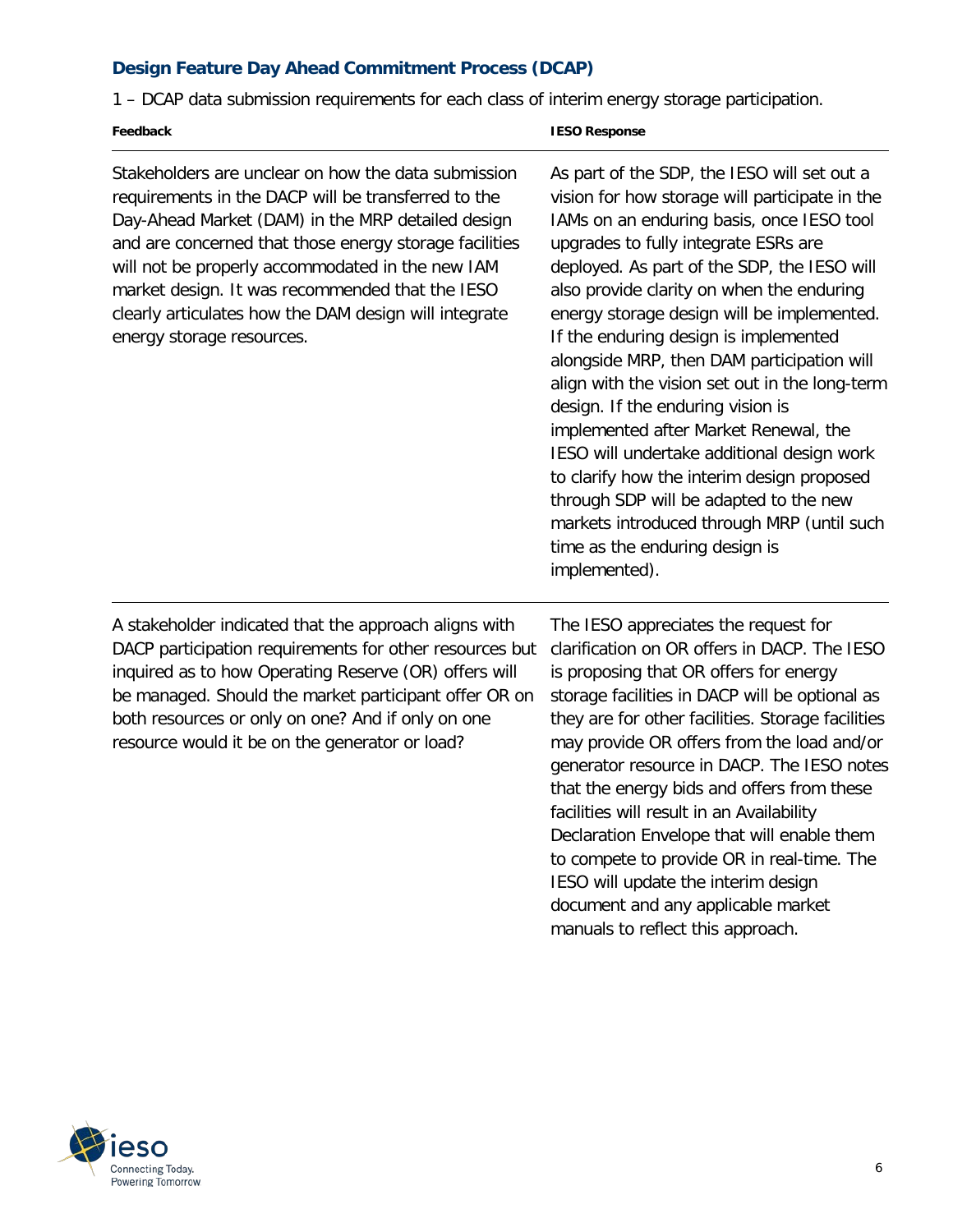## **Design Feature State of Charge 1**

Restriction against overlapping or equal bid/offer prices.

#### **Feedback IESO Response**

 A stakeholder was looking to better understand the implications for the no overlap rule for bids and offers for certain scenarios. For example, would this rule feasibly allow a dispatchable ESR (e.g. an ESR > 10 MW and/or one that wishes to provide OR service) to provide regulation services? Specifically, would an ESR be permitted to charge the battery during the dispatch day to compensate for cycle efficiency losses? If so, permitted to charge the battery? what would be the acceptable bid/offer combination

 In the interim design, due to IESO tool limitations, an energy storage facility is unable to both compete in the energy and OR markets and provide regulation service. In the interim period, an energy storage facility that provides regulation service must be registered as self-scheduling and will only be able to provide regulation service. Once the underlying tool limitations requiring this arrangement are addressed, storage facilities that provide regulation service will facilities and will be enabled to both compete in the energy market and provide contracted for this service). be registered as dispatchable storage regulation service (should the facility be

 an energy storage facility is affected by a number of factors including its duration of service, cycle efficiency, and the regulation capacity offered. The IESO's approach towards these matters was disclosed in the 2017 Regulation RFP whose materials may be found on the IESO website. The IESO reserves the right to adjust its policies towards compensation and quality of service in any future regulation procurement it may conduct. The scope of the Storage Design Project does not include these policies. The quality of regulation service provided by

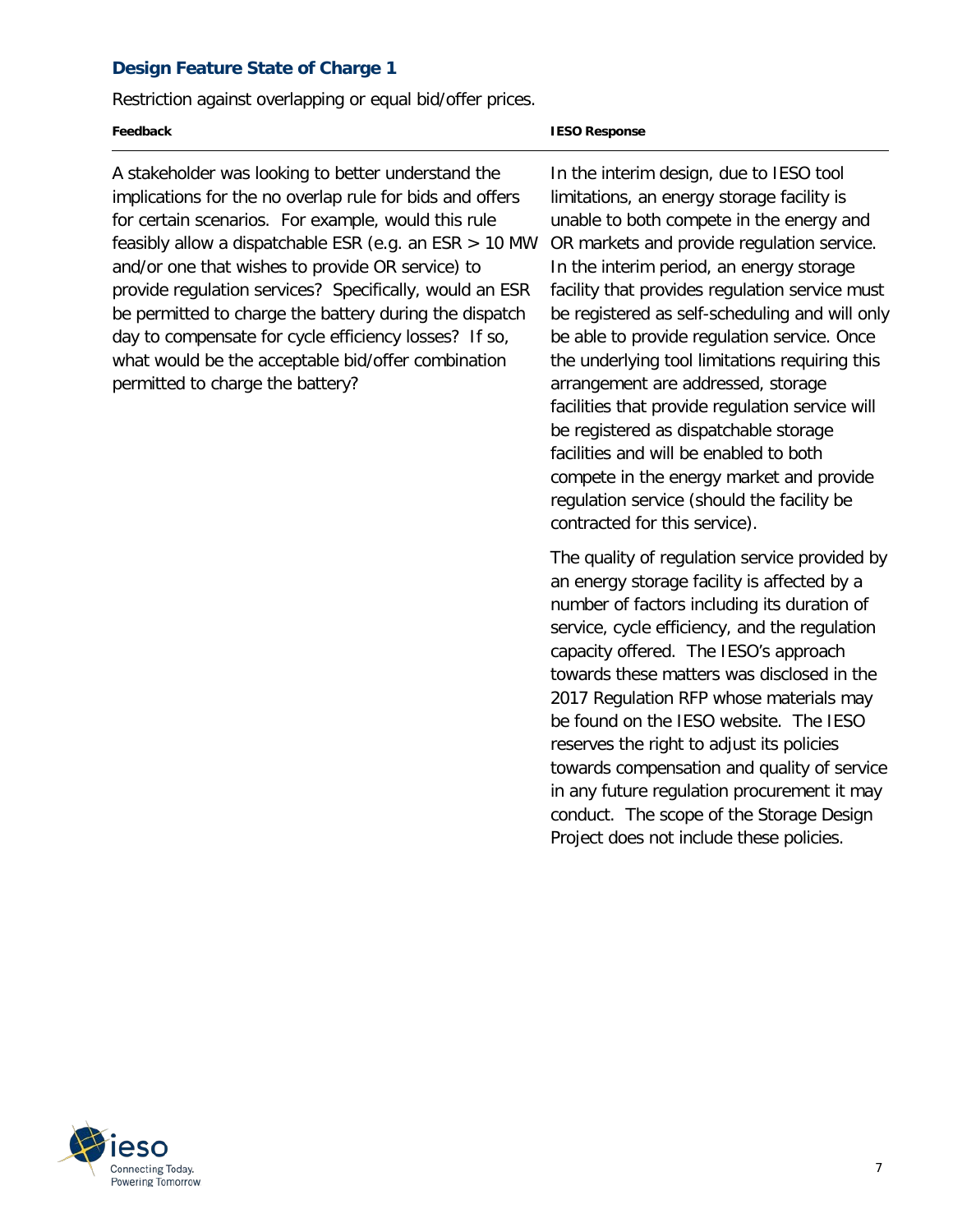# **Design Feature OR 1**

 No simultaneous offers of operating reserve from the two resources comprising a dispatchable energy storage facility.

 Some stakeholders indicated the design feature OR 1 is appropriate due to IESO tool restrictions; however, recommend that the IESO determine how to allow the full OR offer capability from withdrawal to maximum injection of energy storage to be allowed as an OR product.

product.<br>Stakeholders indicated it is not clear how this restriction will work. For example, if an energy storage facility has sufficient charge and is currently dispatchable to consume at full capacity; the energy storage facility should be able to be scheduled for OR for twice the maximum capacity. The IESO should clarify what the restriction is and if the example above is capable with the IESO's existing tools.

#### **IESO Response**

 set does not recognize the withdrawing and injecting sides of a storage facility as a single resource, the IESO is unable to allow storage to offer its full OR capability from withdrawal through to injection. For example, because IESO tools do not see the two resources comprising a storage facility as connected, a facility could get scheduled to withdraw energy from its load resource at the same time as it is scheduled to provide OR from its generation resource. This is clearly an infeasible schedule and one which could lead to adverse reliability outcomes. It is for this reason that the interim design does not allow for simultaneous offers of Due to the fact that the IESO's current tool OR.

 Through the long-term design portion of the SDP, the IESO will seek to identify a design which appropriately reflects the ability of a single energy storage resource to both operating reserve over this full operating range. withdraw and inject energy and provide range. 8

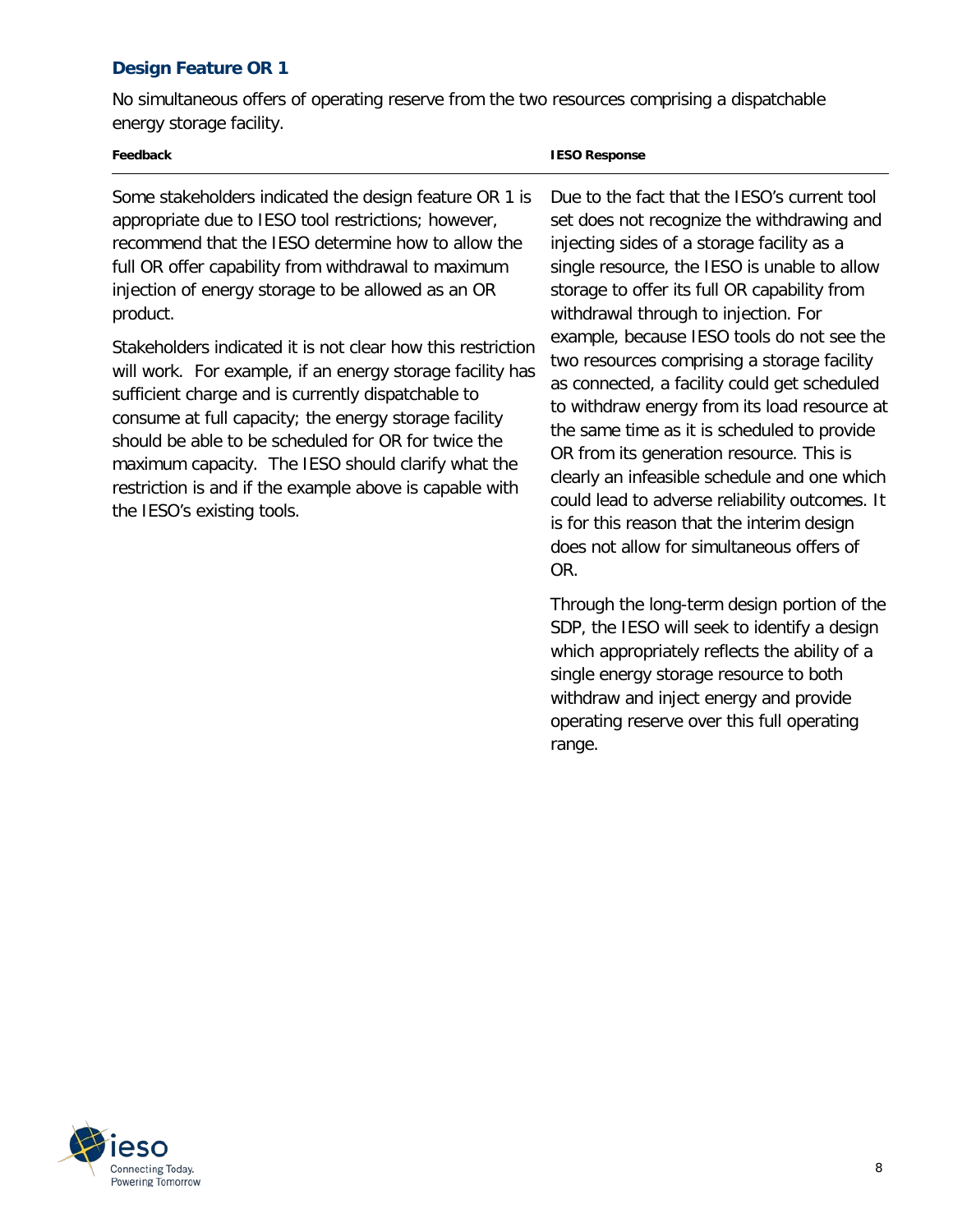A comment specific to slide 72 "prerequisites to offering OR" was that a stakeholder is looking to understand the logical restrictions on dispatch/self schedule imposed by the decision rules. For example, is a self-scheduling resource < 10 MW permitted to offer OR? Slide 26 may need to be broken out into 3 slides to match the types of ESR's contemplated on slide 34: (1) self scheduling resources < 10 MW; (2) self-scheduling resources providing regulation only service up to 50 MW; (3) dispatchable energy resources.

 A prerequisite of providing OR is that the facility be registered as dispatchable. As a result, self-scheduling resources and self scheduling resources providing regulation service only are not eligible to provide OR. As noted above, once related tool limitations are addressed as part of the enduring/long- term solution, storage facilities that provide regulation service will be registered as dispatchable storage facilities and will be market and provide regulation service (should the facility be contracted for this enabled to both compete in the energy service).

### **Design Feature OR 2**

OR requirements specific to a dispatchable load resource comprising a dispatchable energy storage facility.

| Feedback                                                                                                                                                                                                                     | <b>IESO Response</b>                                                                                                                                                                                                                                                                                                                                                                                                                                                                                           |
|------------------------------------------------------------------------------------------------------------------------------------------------------------------------------------------------------------------------------|----------------------------------------------------------------------------------------------------------------------------------------------------------------------------------------------------------------------------------------------------------------------------------------------------------------------------------------------------------------------------------------------------------------------------------------------------------------------------------------------------------------|
| The implication of this rule is that the participant must<br>have state-of-charge (SoC) for 70 minutes. It was<br>requested that the IESO confirm that the payment for<br>the OR reserve requirement would match 70 minutes. | The Storage Design Project has been scoped<br>to provide access for dispatchable energy<br>storage facilities to Operating Reserve - but<br>not to change the nature of Operating<br>Reserve payments themselves in order to<br>treat all classes of market participants<br>equally.                                                                                                                                                                                                                           |
|                                                                                                                                                                                                                              | The intent of the 70 minute requirement is<br>to ensure that storage facilities are able to<br>meet their OR obligation if called upon.<br>Having sufficient SoC to meet this obligation<br>will not result in payment to a storage<br>facility, rather it is a prerequisite to offering<br>OR capacity into the market. As with other<br>technology types, storage facilities will be<br>paid for OR when they receive an OR<br>schedule over the course of each applicable<br>interval in the dispatch hour. |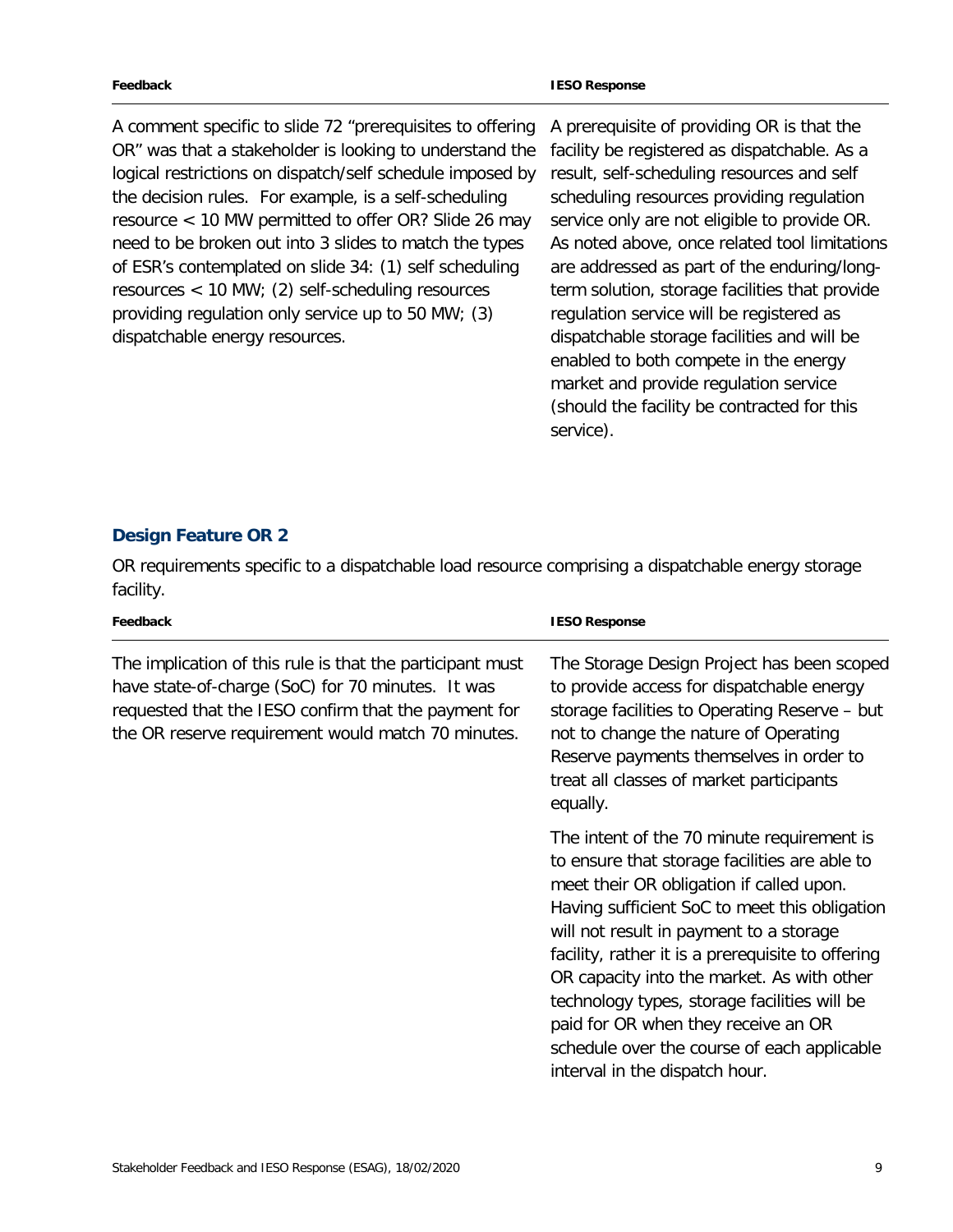# **Design Feature OR 3**

 OR requirements specific to a dispatchable generator resource comprising a dispatchable energy storage facility.

| Feedback                                                                                                                                                                                                     | <b>IESO Response</b>                                                                                                                                                                                                                                                                                                                                                                                                                                                                                           |
|--------------------------------------------------------------------------------------------------------------------------------------------------------------------------------------------------------------|----------------------------------------------------------------------------------------------------------------------------------------------------------------------------------------------------------------------------------------------------------------------------------------------------------------------------------------------------------------------------------------------------------------------------------------------------------------------------------------------------------------|
| The implication of this rule is that the participant must<br>have SOC for 130 minutes. It was requested that the<br>IESO confirm that the payment for the OR reserve<br>requirement would match 130 minutes. | The Storage Design Project has been scoped<br>to provide access for dispatchable energy<br>storage facilities to Operating Reserve - but<br>not to change the nature of Operating<br>Reserve payments themselves in order to<br>treat all classes of market participants<br>equally.                                                                                                                                                                                                                           |
|                                                                                                                                                                                                              | The intent of the 70 minute requirement is<br>to ensure that storage facilities are able to<br>meet their OR obligation if called upon.<br>Having sufficient SoC to meet this obligation<br>will not result in payment to a storage<br>facility, rather it is a prerequisite to offering<br>OR capacity into the market. As with other<br>technology types, storage facilities will be<br>paid for OR when they receive an OR<br>schedule over the course of each applicable<br>interval in the dispatch hour. |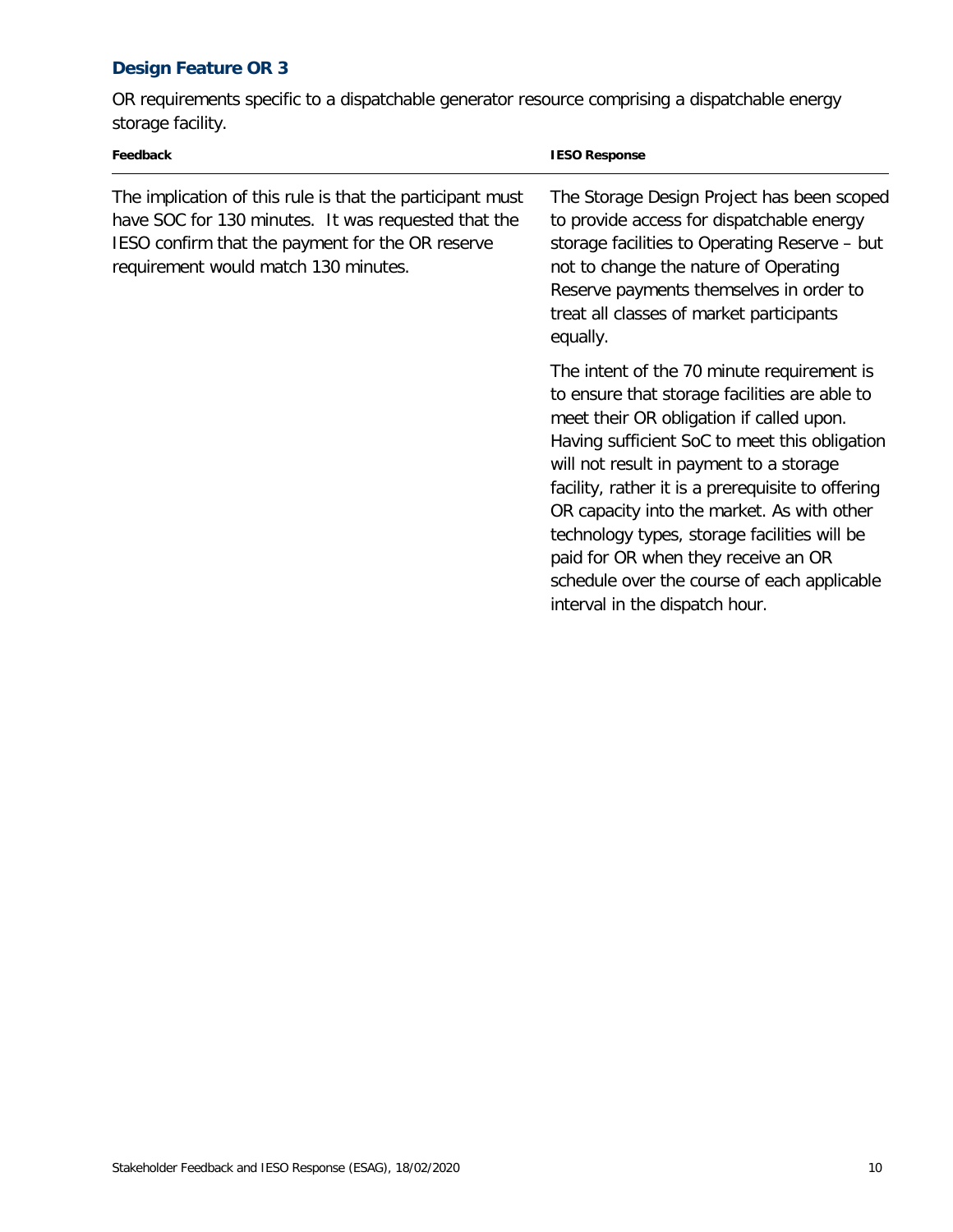#### **Clarity on Engagement Forums**

| Feedback                                                                                                                                                                                                                                                                                                                                                                                                                                                                                                                                                                                                                                                                                                                                    | <b>IESO Response</b>                                                                                                                                                                                                                                                              |
|---------------------------------------------------------------------------------------------------------------------------------------------------------------------------------------------------------------------------------------------------------------------------------------------------------------------------------------------------------------------------------------------------------------------------------------------------------------------------------------------------------------------------------------------------------------------------------------------------------------------------------------------------------------------------------------------------------------------------------------------|-----------------------------------------------------------------------------------------------------------------------------------------------------------------------------------------------------------------------------------------------------------------------------------|
| Stakeholders indicated that there are a number of IESO<br>engagements underway that impact both energy<br>storage facilities and hybrid projects (e.g., capacity<br>auction, innovation white paper series, demand<br>response working group, etc.). Stakeholders indicated<br>a lack of clarity on ownership of specific issues between<br>the different engagements. It was recommended that<br>the IESO clearly articulate which energy storage issues<br>are being treated by which engagements and should<br>consider a regular stakeholder engagement where<br>issues that straddle multiple engagement can be<br>discussed with the responsible directors within the IESO<br>all in a single room so that actions are moved forward. | The IESO will undertake a new stakeholder<br>engagement framework starting in Q2 2020<br>that is intended to bring together multiple<br>engagement topics/forums at one time so as<br>to support a shared understanding of<br>linkages between initiatives.                       |
| Stakeholders recommended a joint engagement session<br>between the IESO and OEB to tackle issues that are not<br>seen to fit discreetly within either the IESO's or OEB's<br>mandate and are required to support the development<br>of ESRs.                                                                                                                                                                                                                                                                                                                                                                                                                                                                                                | In the 2018 report, Removing Obstacles for<br>Storage Resources in Ontario, the IESO<br>together with ESAG identified a set of<br>barriers to storage resources in Ontario and<br>identified the parties within whose scope of<br>responsibility those barriers fell. The IESO is |

interested in hearing more about the specific issues that stakeholders believe have shared accountability between the IESO and OEB. In one example cited in feedback from the February 18 meeting, a stakeholder identified transmission tariffs as an area of shared accountability. As set out in the 2018 report, transmission and distribution charges fall solely within the OEB's scope of accountability. Should the OEB engage with stakeholders on the application of these charges to storage resources, the IESO remains open to participating in such an engagement.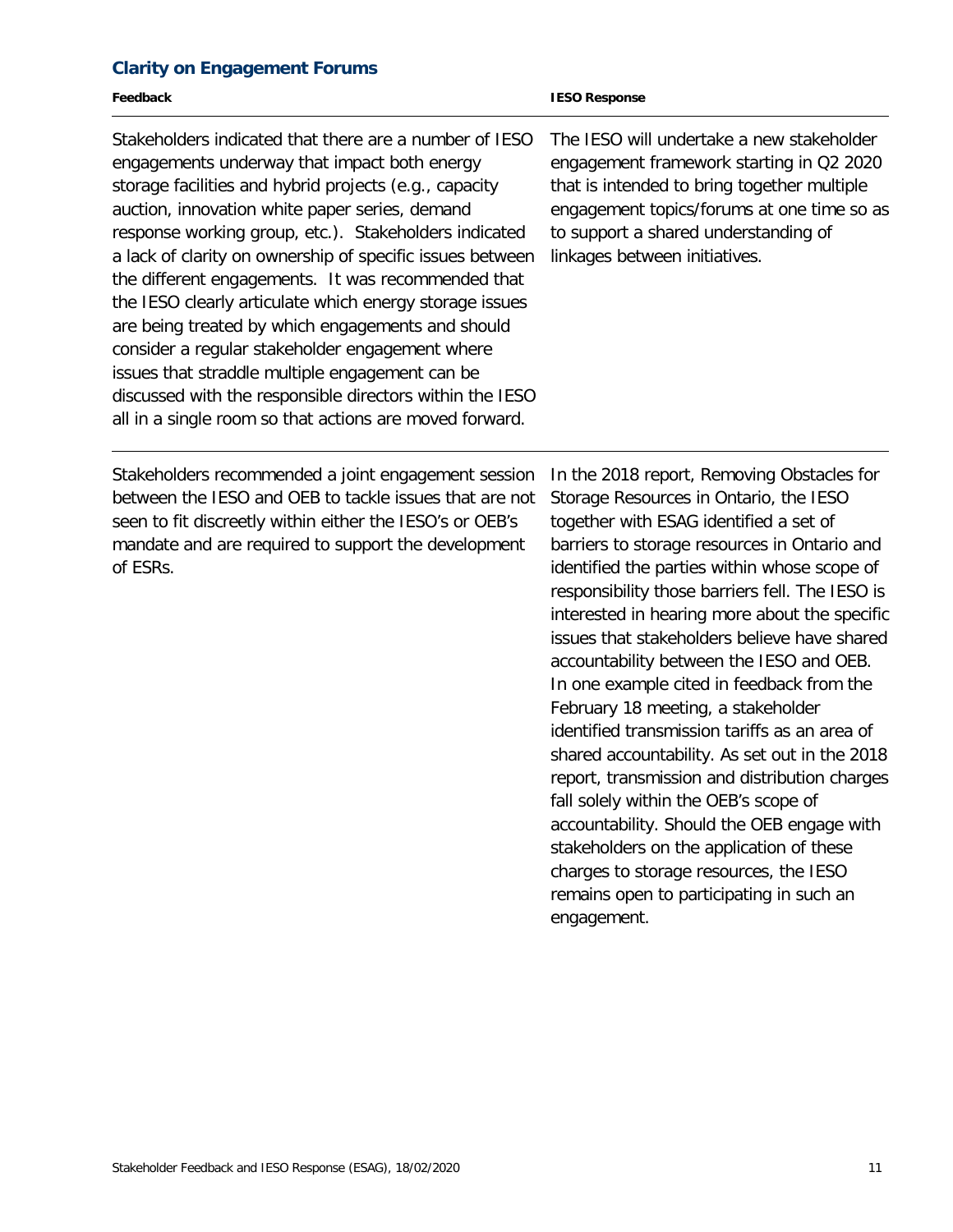#### **Scope**

#### **Feedback**

Stakeholders continue to advocate for expanding the scope of the SDP to include both hybrid projects and behind-the-meter storage. Stakeholders suggest that the IESO undertake a subsequent phase of the SDP to address direct and indirect participation of non-market participant energy storage within the IAM including facilities embedded within the distribution system and/or behind the meter. Stakeholders also advocate for a subsequent phase of the SDP to address the integration of hybrid energy storage projects.

The IESO agrees that there may be opportunities to expand participation of behind-the-meter storage and hybrid storage facilities in the IAMs. The IESO's Expanding Participation in Operating Reserve and Energy (EPOR-E) initiative will begin to explore these questions in 2020, starting with the April 2 Market Development Advisory Group webinar (at which the topic of hybrid participation will be introduced). The IESO is also exploring models for expanded participation of Distributed Energy Resources in the IAMs, including behind-the-meter resources, in the IESO's Distributed Energy Resources: Models for Expanded Participation in Wholesale Markets whitepapers available at

**Innovation and Sector Evolution White** Paper Series.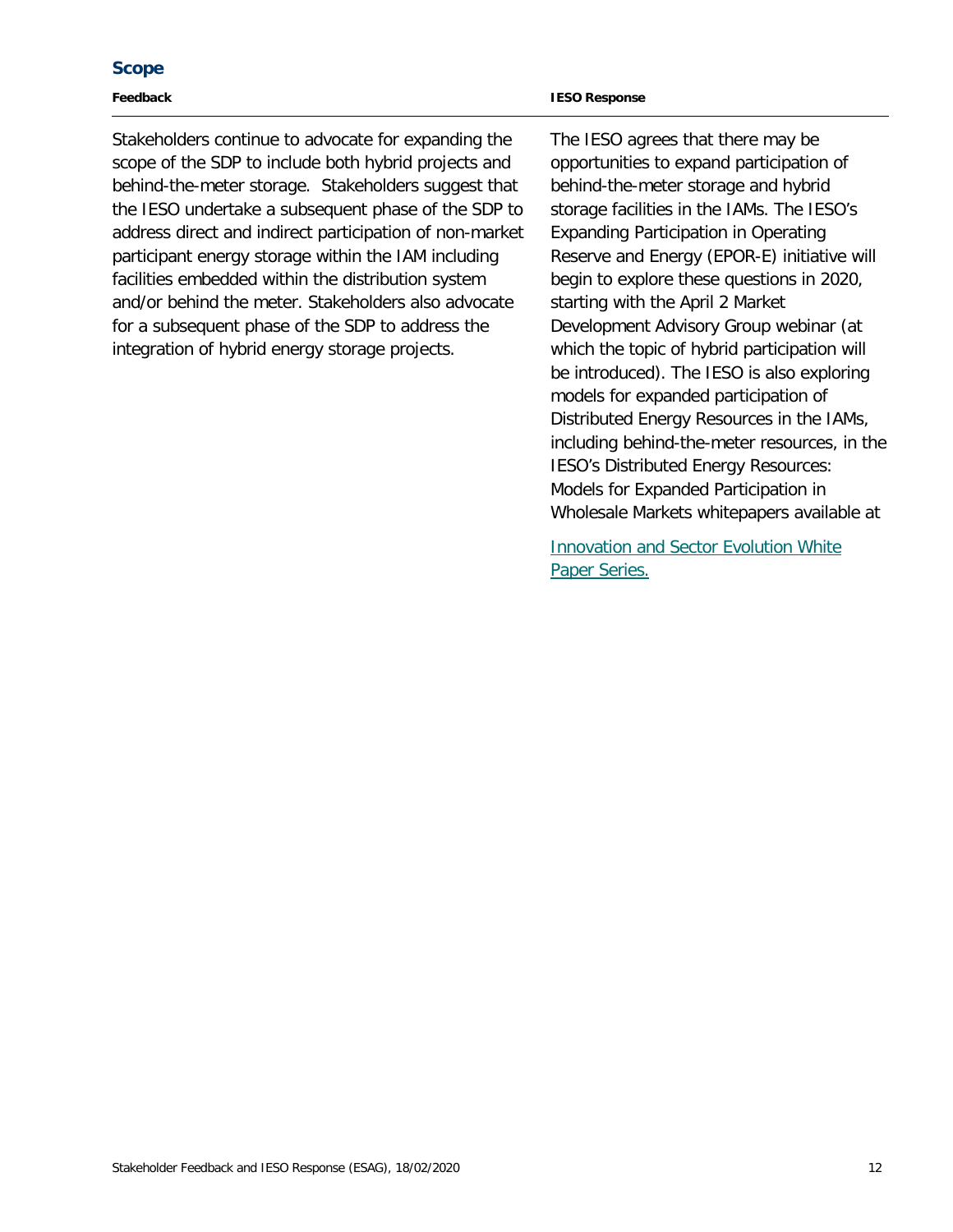# **Clarification of IESO statements during February ESAG meeting**

| Feedback                                                                                                                                                                                                                                                                                | <b>IESO Response</b>                                                                                                                                                                                                                                                                                                                                                                                                                                                                                                                                                                                          |
|-----------------------------------------------------------------------------------------------------------------------------------------------------------------------------------------------------------------------------------------------------------------------------------------|---------------------------------------------------------------------------------------------------------------------------------------------------------------------------------------------------------------------------------------------------------------------------------------------------------------------------------------------------------------------------------------------------------------------------------------------------------------------------------------------------------------------------------------------------------------------------------------------------------------|
| In written feedback, a stakeholder mischaracterized<br>some of the discussion led by the IESO at the February<br>18 ESAG meeting. The IESO would like to take this<br>opportunity to provide clarity in relation to the following<br>comments (submitted through stakeholder feedback): | The statement referred to in this comment<br>was made in relation to the Market Renewal<br>Program, not the SDP. The MRP is likely the<br>most impactful change to the IESO-<br>administered markets since market opening                                                                                                                                                                                                                                                                                                                                                                                     |
| "In the February 18th meeting, IESO stated that<br>integrating storage is the greatest transformation to the<br>IAMs in a long time."                                                                                                                                                   |                                                                                                                                                                                                                                                                                                                                                                                                                                                                                                                                                                                                               |
| "In the February 18th meeting, IESO stated that they<br>would not consider how integrating storage in the IAMs<br>would affect the Global Adjustment (GA)."                                                                                                                             | The discussion referred to in this comment<br>related to which charges would be applied<br>to storage resources when withdrawing<br>energy, not how integrating energy storage<br>resources more fully into the wholesale<br>markets would impact GA costs for other<br>consumers. The point the IESO was making<br>was that the application of uplift charges<br>that fall within the IESO's jurisdiction would<br>be explored through the SDP. Other<br>charges, like GA or transmission charges,<br>that are not within the IESO's scope of<br>accountability will not be within scope for<br>the project. |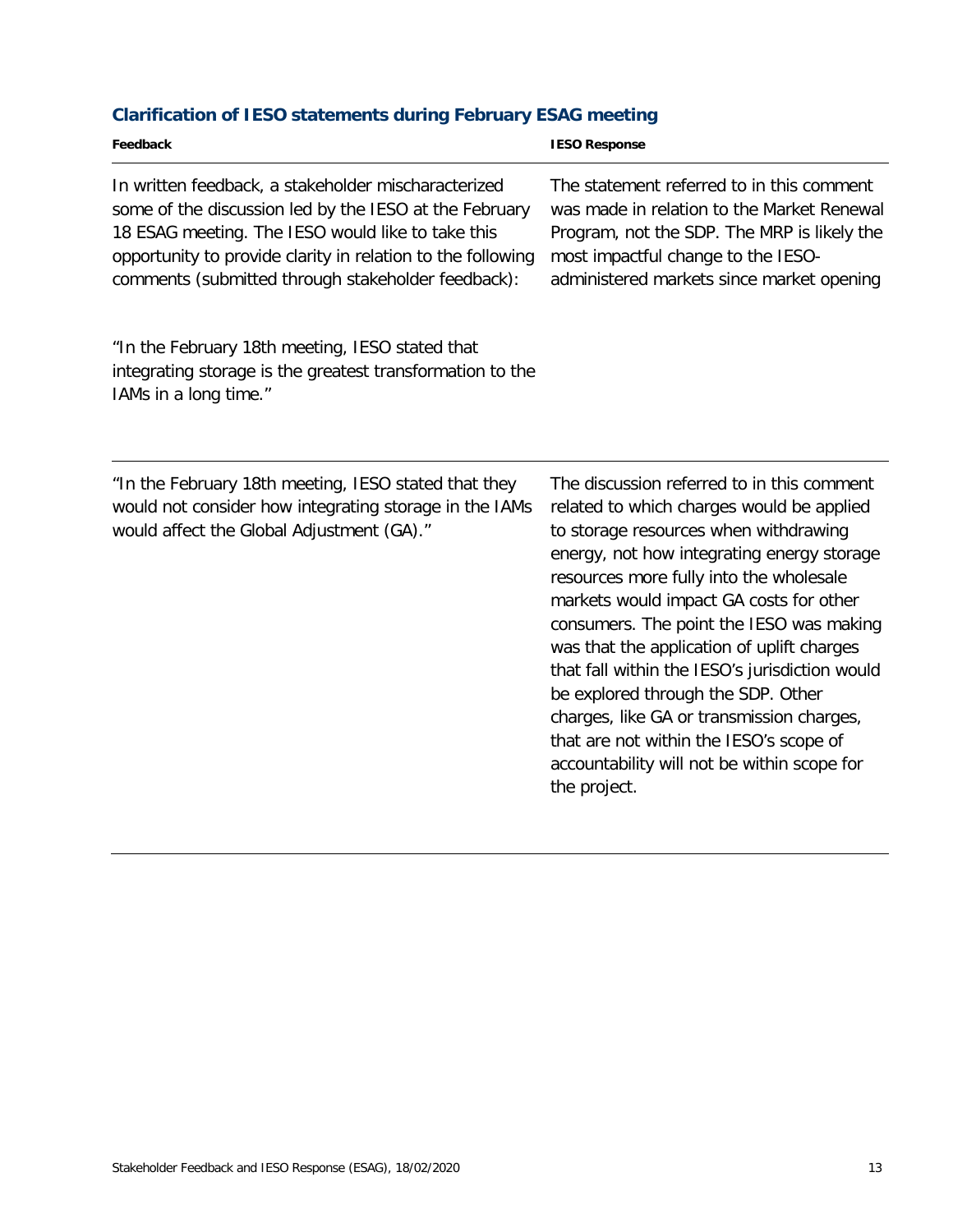| Feedback                                                                                                                   | <b>IESO Response</b>                                                                                                                                                                                                                                                                                                                                                                                                                                                                                                                                                                                                                                             |
|----------------------------------------------------------------------------------------------------------------------------|------------------------------------------------------------------------------------------------------------------------------------------------------------------------------------------------------------------------------------------------------------------------------------------------------------------------------------------------------------------------------------------------------------------------------------------------------------------------------------------------------------------------------------------------------------------------------------------------------------------------------------------------------------------|
| "IESO has already stated that allowing storage to<br>participate in multiple markets may be sub-optimal for<br>the system" | The IESO's position is that, due to current<br>tool limitations, energy storage is not able to<br>participate as fully or efficiently as it would if<br>these limitations did not exist. The IESO<br>does not believe that enabling more<br>resource types (including energy storage) to<br>participate in more markets results in sub-<br>optimal outcomes for the system, nor did it<br>make any such statement to that effect.<br>Enabling fair and robust competition by any<br>resource that is technically capable of<br>providing a given product or service is<br>central to an efficient market that delivers<br>cost-effective outcomes for consumers. |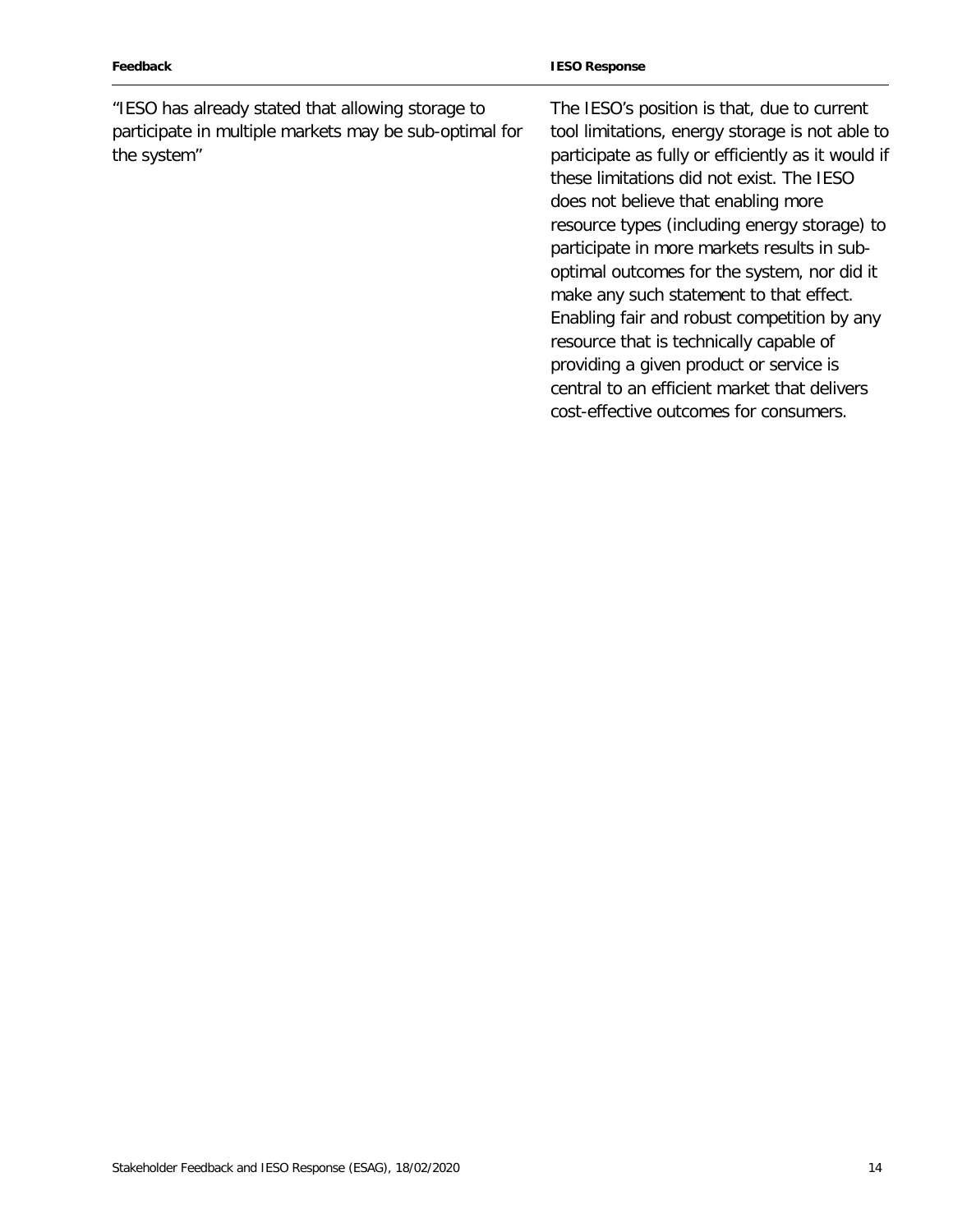#### **Coordination with MRP and Timing for Implementing Long-Term Design**

#### **Feedback**

**IESO Response** 

Stakeholders advocated for SDP to be brought within the scope of the MRP and for storage to be fully integrated into the first iteration of the new markets that are put in place a result of MRP. Stakeholders indicated that the MRP has lacked clarity on the inclusion of energy storage facilities in the design decisions under way. The SDP states that many of the stage 1 design features will be changed during the MRP process; however, it is not clear how the SDP design feature decisions will be incorporated with the current detailed design engagements in MRP. Stakeholders have requested that the IESO describe the process and timing for including energy storage facilities in the MRP design process and describe how the SDP design features and an enduring solution for storage will be incorporated as well.

 meeting are aimed at clarifying how energy storage facilities can participate in today's wholesale markets (i.e. before Market Renewal is implemented). As part of the SDP, the IESO will also answer key questions regarding how and when storage will be enabled to participate in the IAMs resulting from Market Renewal on an enduring basis, once investments in IESO tool upgrades to fully integrate storage occur alongside Market Renewal or after The interim design proposals presented at the February 18th stakeholder engagement resources are deployed (this integration may Market Renewal).

Stakeholders also asked for IESO to clarify how a decision will be made on timing for implementing the long-term design (and associated tool changes) in the new energy markets resulting from MRP, and for the opportunity to participate with the IESO in the decision making process.

In the near future, and prior to completion of the SDP in Q3 2020, the IESO expects to provide clarity on when the enduring energy storage design will be implemented. As noted above, if the enduring design is implemented alongside MRP (i.e. fully enabled in the first iteration of the new markets currently targeted to be in place in Q1 2023), then the long-term SDP design proposals that will be discussed with stakeholders in Q2, 2020 will replace the interim design proposals once MRP is implemented. If the enduring vision is implemented after the first iteration of the new markets resulting from Market Renewal are put in place, the IESO will need to undertake additional design work to clarify how and when the interim design proposals brought forward in February will be adapted to the new markets introduced by MRP (until such time as the enduring vision is implemented).